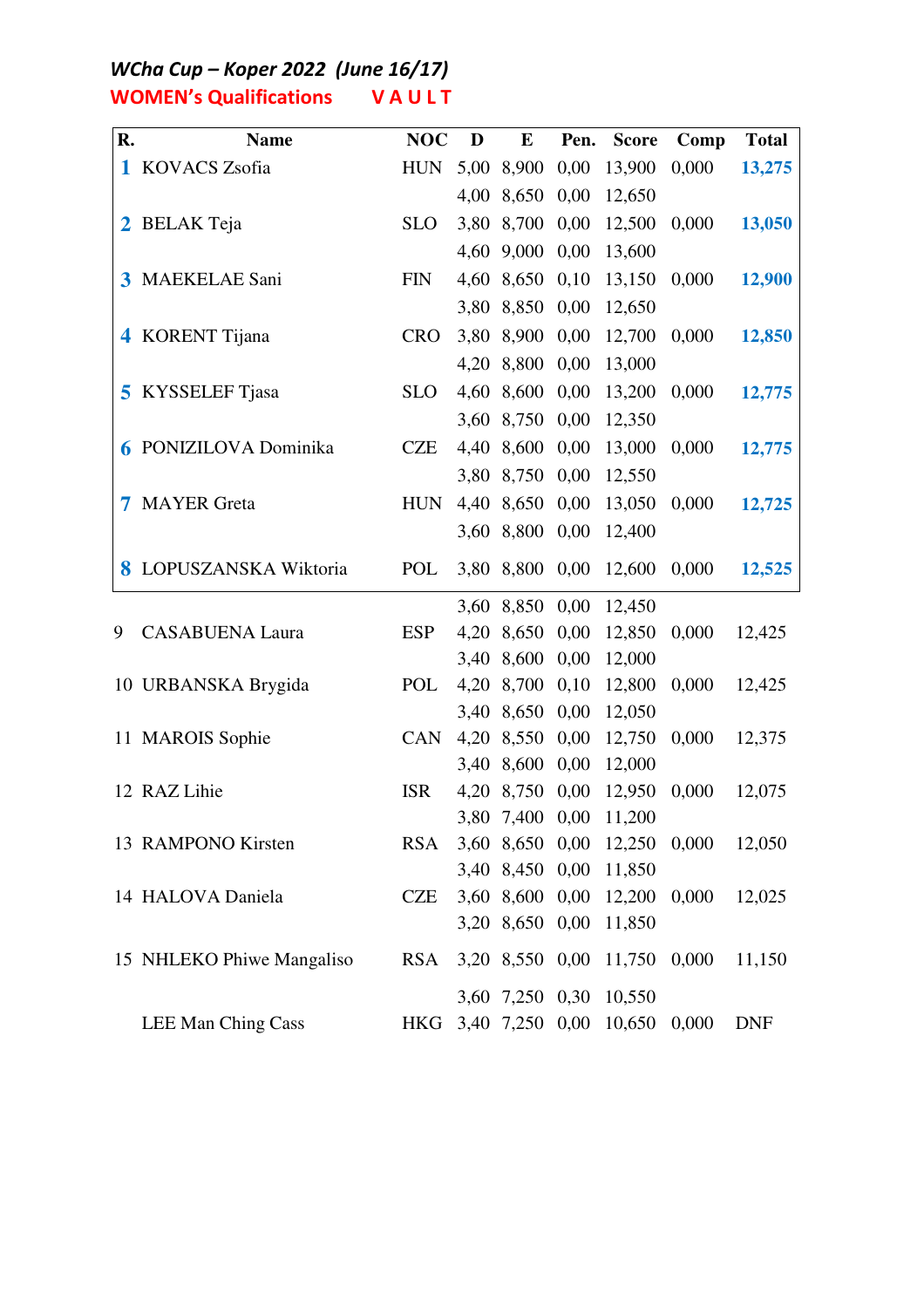## WOMEN's Qualification UNEVEN BARS

| R.             | <b>Name</b>                 | <b>NOC</b> | D    | $\bf{E}$              | Pen. | <b>Score</b>                 | Comp  | <b>Total</b> |
|----------------|-----------------------------|------------|------|-----------------------|------|------------------------------|-------|--------------|
| $\mathbf{1}$   | <b>KOVACS Zsofia</b>        | <b>HUN</b> | 6,20 | 7,900                 | 0,00 | 14,100                       | 0,000 | 14,100       |
| $\overline{2}$ | SZEKELY Zoja                | <b>HUN</b> | 5,90 | 7,850                 | 0,00 | 13,750                       | 0,000 | 13,750       |
| 3              | PETISCO Alba                | <b>ESP</b> | 5,40 | 7,650                 | 0,00 | 13,050                       | 0,000 | 13,050       |
| 4              | <b>HRIBAR</b> Lucija        | <b>SLO</b> | 5,00 | 8,000                 | 0,00 | 13,000                       | 0,000 | 13,000       |
| 5              | <b>STACEY Ruby</b>          | <b>GBR</b> | 5,10 | 7,900                 | 0,00 | 13,000                       | 0,000 | 13,000       |
| 6              | <b>CASABUENA Laura</b>      | <b>ESP</b> |      | 5,20 7,650            | 0,00 | 12,850                       | 0,000 | 12,850       |
| 7              | MOKOSOVA Barbora            | <b>SVK</b> |      | 5,00 7,750            | 0,00 | 12,750                       | 0,000 | 12,750       |
| 8              | RAZ Lihie                   | <b>ISR</b> | 4,90 | 7,600                 | 0,00 | 12,500                       | 0,000 | 12,500       |
| 9              | <b>STICKLER Poppy-Grace</b> | <b>GBR</b> |      | 4,80 7,650            | 0,00 | 12,450                       | 0,000 | 12,450       |
| 10             | <b>MAEKELAE Sani</b>        | <b>FIN</b> | 5,20 | 7,250                 | 0,00 | 12,450                       | 0,000 | 12,450       |
| 11             | <b>TRTNIK Zala</b>          | <b>SLO</b> | 4,40 | 7,950                 | 0,00 | 12,350                       | 0,000 | 12,350       |
| 12             | <b>MAROIS</b> Sophie        | <b>CAN</b> | 4,40 | 7,700                 | 0,00 | 12,100                       | 0,000 | 12,100       |
| 13             | <b>BESSIT Tamsyn</b>        | <b>RSA</b> | 4,30 | 7,200                 | 0,00 | 11,500                       | 0,000 | 11,500       |
| 14             | LOPUSZANSKA Wiktoria        | POL        |      | 4,10 7,150            | 0,00 | 11,250                       | 0,000 | 11,250       |
| 15             | KULCZYNSKA Emilia           | POL        |      | 4,40 6,800 0,00       |      | 11,200                       | 0,000 | 11,200       |
| 16             | <b>ZWICKER Christina</b>    | <b>CRO</b> |      | 3,40 7,600 0,00       |      | 11,000                       | 0,000 | 11,000       |
|                | 17 HALOVA Sabina            | <b>CZE</b> |      |                       |      | 3,80 6,950 0,00 10,750 0,000 |       | 10,750       |
| 18             | <b>HALOVA</b> Daniela       | <b>CZE</b> |      |                       |      | 2,50 7,850 0,00 10,350       | 0,000 | 10,350       |
| 19             | <b>HAUTALA Ada</b>          | <b>FIN</b> |      |                       |      | 4,70 5,400 0,00 10,100       | 0,000 | 10,100       |
| 20             | <b>RAMPONO Kirsten</b>      | <b>RSA</b> |      | 4,70 4,200 0,00 8,900 |      |                              | 0,000 | 8,900        |
| 21             | <b>TURISKI Andy</b>         | <b>ISR</b> |      | 3,80 4,900 0,00 8,700 |      |                              | 0,000 | 8,700        |
|                | HC KING Sara                | <b>SLO</b> |      | 3,10 5,950 0,00 9,050 |      |                              | 0,000 | 9,050        |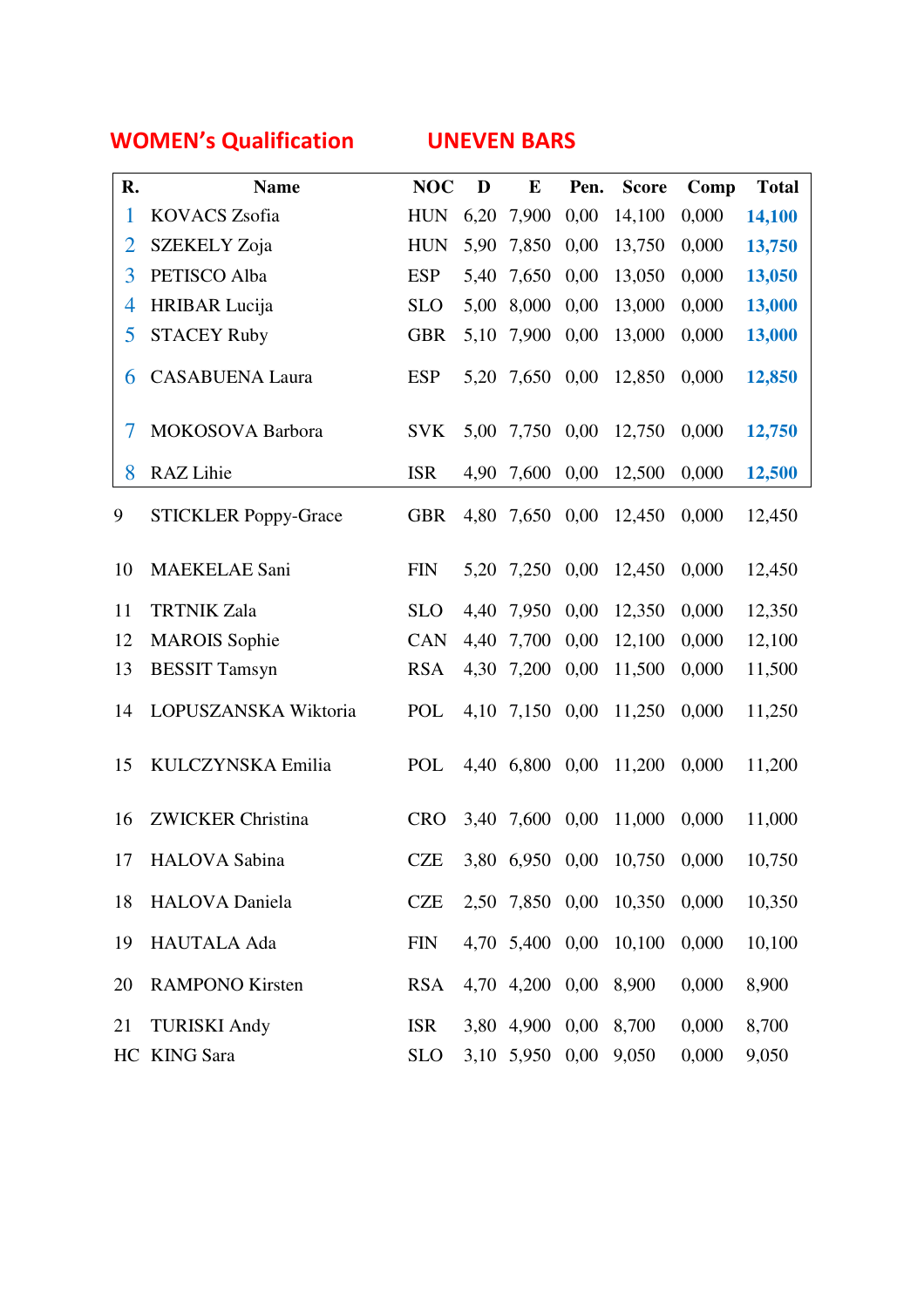WOMEN's Qualification BALANCE BEAM

| R. | <b>Name</b>                 | <b>NOC</b>  | D    | E          | Pen. | <b>Score</b> | Comp  | <b>Total</b> |
|----|-----------------------------|-------------|------|------------|------|--------------|-------|--------------|
| 1  | <b>KOVACS Zsofia</b>        | ${\rm HUN}$ | 5,40 | 7,900      | 0,00 | 13,300       | 0,000 | 13,300       |
| 2  | <b>ZELCIC</b> Tina          | <b>CRO</b>  | 4,80 | 8,100      | 0,00 | 12,900       | 0,000 | 12,900       |
| 3  | RAZ Lihie                   | <b>ISR</b>  | 5,30 | 7,350      | 0,00 | 12,650       | 0,000 | 12,650       |
| 4  | <b>DEREK</b> Ana            | <b>CRO</b>  | 5,40 | 7,150      | 0,00 | 12,550       | 0,000 | 12,550       |
| 5  | <b>MAYER</b> Greta          | <b>HUN</b>  | 5,30 | 7,100      | 0,00 | 12,400       | 0,000 | 12,400       |
| 6  | <b>MAROIS</b> Sophie        | CAN         | 5,00 | 6,650      | 0,00 | 11,650       | 0,000 | 11,650       |
| 7  | DOR Geffen                  | <b>ISR</b>  | 4,60 | 7,000      | 0,00 | 11,600       | 0,000 | 11,600       |
| 8  | KYSSELEF Tjasa              | <b>SLO</b>  | 4,40 | 7,200      | 0,10 | 11,500       | 0,000 | 11,500       |
| 9  | <b>MOKOSOVA Barbora</b>     | <b>SVK</b>  | 4,20 | 7,250      | 0,00 | 11,450       | 0,000 | 11,450       |
| 10 | <b>STACEY Ruby</b>          | <b>GBR</b>  | 4,80 | 6,600      | 0,00 | 11,400       | 0,000 | 11,400       |
| 11 | <b>MAEKELAE Sani</b>        | <b>FIN</b>  | 4,60 | 6,500      | 0,00 | 11,100       | 0,000 | 11,100       |
| 12 | <b>TRNKOVA Lucie</b>        | <b>CZE</b>  |      | 4,70 6,400 | 0,00 | 11,100       | 0,000 | 11,100       |
| 13 | <b>STICKLER Poppy-Grace</b> | <b>GBR</b>  | 4,90 | 6,000      | 0,00 | 10,900       | 0,000 | 10,900       |
| 14 | ZIVADINOVIC Kristina        | <b>SRB</b>  | 4,40 | 6,500      | 0,10 | 10,800       | 0,000 | 10,800       |
| 15 | <b>CASABUENA Laura</b>      | <b>ESP</b>  | 5,20 | 5,600      | 0,10 | 10,700       | 0,000 | 10,700       |
| 16 | <b>BESSIT Tamsyn</b>        | <b>RSA</b>  | 3,80 | 6,850      | 0,00 | 10,650       | 0,000 | 10,650       |
| 17 | HAUTALA Ada                 | <b>FIN</b>  |      | 5,00 5,500 | 0,00 | 10,500       | 0,000 | 10,500       |
| 18 | <b>HRIBAR</b> Lucija        | <b>SLO</b>  | 4,70 | 5,700      | 0,00 | 10,400       | 0,000 | 10,400       |
| 19 | <b>URBANSKA Brygida</b>     | POL         |      | 4,10 6,100 | 0,00 | 10,200       | 0,000 | 10,200       |
| 20 | <b>COOPER Tyde Kara</b>     | <b>RSA</b>  |      | 4,80 5,450 | 0,10 | 10,150       | 0,000 | 10,150       |
| 21 | <b>DURDEVIC Andela</b>      | <b>SRB</b>  |      | 4,20 5,800 | 0,10 | 9,900        | 0,000 | 9,900        |
| 22 | HALOVA Sabina               | <b>CZE</b>  |      | 4,00 5,600 | 0,00 | 9,600        | 0,000 | 9,600        |
|    | <b>LEE Man Ching Cass</b>   | <b>HKG</b>  |      |            |      |              |       | <b>DNS</b>   |
|    | HC KING Sara                | <b>SLO</b>  | 4,40 | 6,850      | 0,00 | 11,250       | 0,000 | 11,250       |